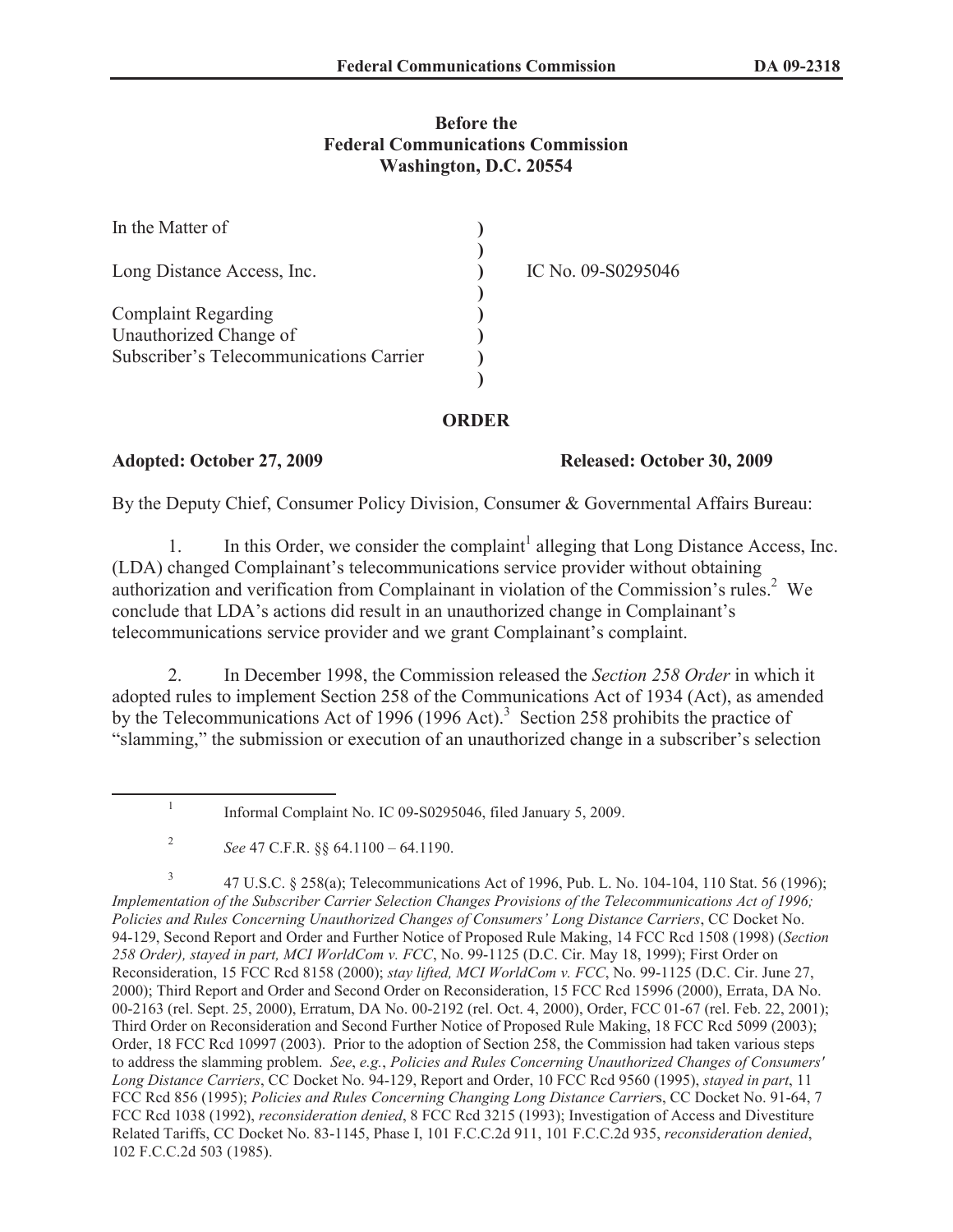of a provider of telephone exchange service or telephone toll service.<sup>4</sup> In the *Section 258 Order*, the Commission adopted aggressive new rules designed to take the profit out of slamming, broadened the scope of the slamming rules to encompass all carriers, and modified its existing requirements for the authorization and verification of preferred carrier changes. The rules require, among other things, that a carrier receive individual subscriber consent before a carrier change may occur.<sup>5</sup> Pursuant to Section 258, carriers are absolutely barred from changing a customer's preferred local or long distance carrier without first complying with one of the Commission's verification procedures.<sup>6</sup> Specifically, a carrier must: (1) obtain the subscriber's written or electronically signed authorization in a format that meets the requirements of Section 64.1130; (2) obtain confirmation from the subscriber via a toll-free number provided exclusively for the purpose of confirming orders electronically; or (3) utilize an independent third party to verify the subscriber's order.<sup>7</sup>

3. The Commission also has adopted liability rules. These rules require the carrier to absolve the subscriber where the subscriber has not paid his or her bill. In that context, if the subscriber has not already paid charges to the unauthorized carrier, the subscriber is absolved of liability for charges imposed by the unauthorized carrier for service provided during the first 30 days after the unauthorized change.<sup>8</sup> Where the subscriber has paid charges to the unauthorized carrier, the Commission's rules require that the unauthorized carrier pay 150% of those charges to the authorized carrier, and the authorized carrier shall refund or credit to the subscriber 50% of all charges paid by the subscriber to the unauthorized carrier.<sup>9</sup> Carriers should note that our actions in this order do not preclude the Commission from taking additional action, if warranted, pursuant to Section 503 of the Act.<sup>10</sup>

4. We received Complainant's complaint on January 5, 2009, alleging that Complainant's telecommunications service provider had been changed to LDA without Complainant's authorization. Pursuant to Sections 1.719 and 64.1150 of our rules, $^{11}$  we notified LDA of the complaint and LDA responded on March 4, 2009.<sup>12</sup> LDA states that authorization

4 47 U.S.C. § 258(a).

5 *See* 47 C.F.R. § 64.1120.

6 47 U.S.C. § 258(a).

7 *See* 47 C.F.R. § 64.1120(c). Section 64.1130 details the requirements for letter of agency form and content for written or electronically signed authorizations. 47 C.F.R. § 64.1130.

8 *See* 47 C.F.R. §§ 64.1140, 64.1160. Any charges imposed by the unauthorized carrier on the subscriber for service provided after this 30-day period shall be paid by the subscriber to the authorized carrier at the rates the subscriber was paying to the authorized carrier at the time of the unauthorized change. *Id.*

9 *See* 47 C.F.R. §§ 64.1140, 64.1170.

<sup>10</sup> *See* 47 U.S.C. § 503.

<sup>11</sup> 47 C.F.R. § 1.719 (Commission procedure for informal complaints filed pursuant to Section 258 of the Act); 47 C.F.R. § 64.1150 (procedures for resolution of unauthorized changes in preferred carrier).

<sup>12</sup> LDA's Response to Informal Complaint No. IC 09-S0295046, received March 4, 2009.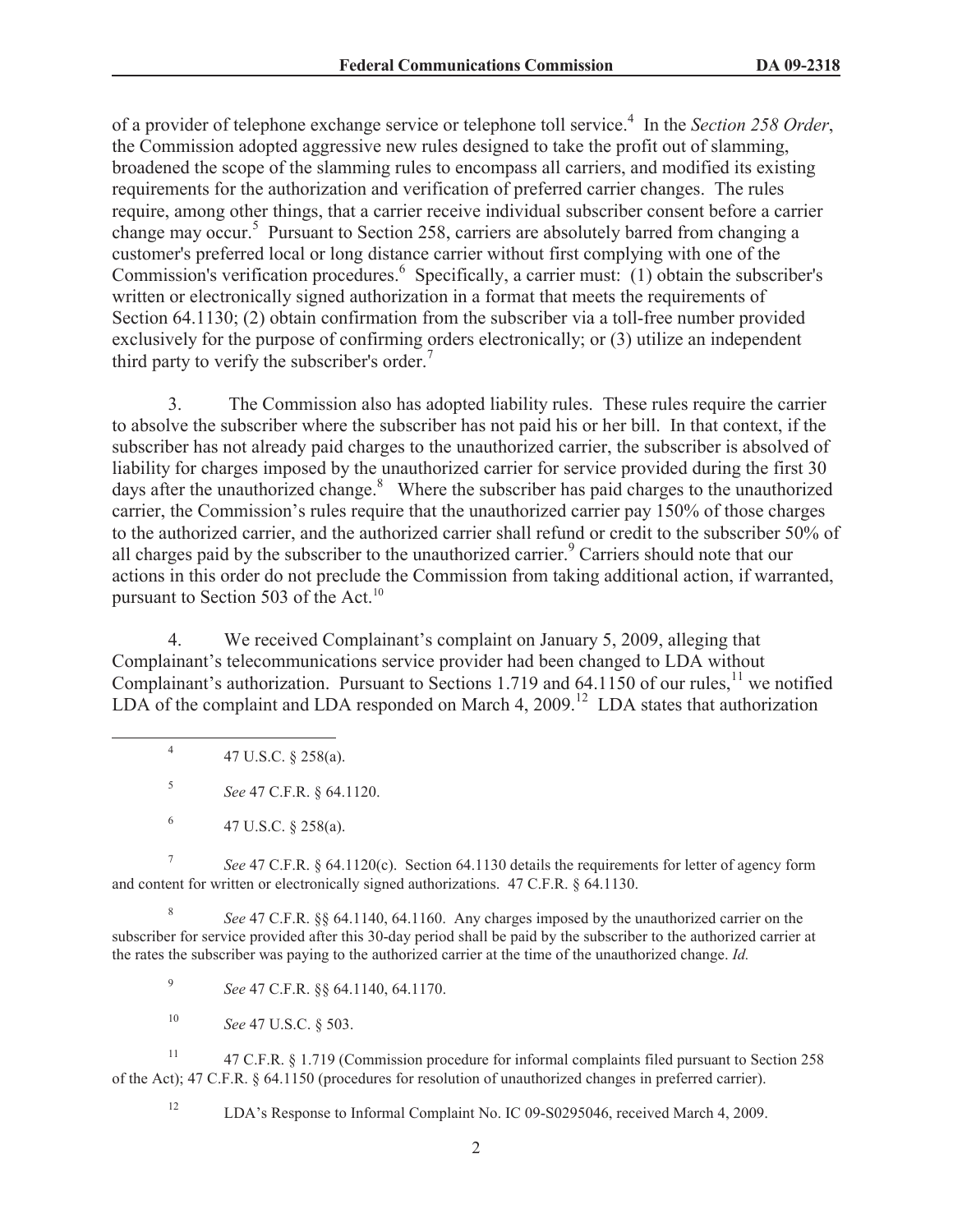was received and confirmed through third party verification. The Commission's rules state that the verifier may not make any misleading description of the transaction.<sup>13</sup> LDA's verifier, however, stated, "I just need a minute of your time to verify and confirm your account information." The purpose of the call is to obtain verification and authorization of the intent to switch carriers, and not to verify and confirm account information. We find that LDA has failed to produce clear and convincing evidence that Complainant authorized a carrier change.<sup>14</sup> Therefore, we find that LDA's actions resulted in an unauthorized change in Complainant's telecommunications service provider and we discuss LDA's liability below.<sup>15</sup>

5. LDA must remove all charges incurred for service provided to Complainant for the first thirty days after the alleged unauthorized change in accordance with the Commission's liability rules.<sup>16</sup> We have determined that Complainant is entitled to absolution for the charges incurred during the first thirty days after the unauthorized change occurred and that neither Complainant's authorized carrier nor LDA may pursue any collection against Complainant for those charges.<sup>17</sup> Any charges imposed by LDA on the subscriber for service provided after this 30-day period shall be paid by the subscriber to their authorized carrier at the rates the subscriber was paying to their authorized carrier at the time of the unauthorized change.<sup>18</sup>

6. Accordingly, IT IS ORDERED that, pursuant to Section 258 of the Communications Act of 1934, as amended, 47 U.S.C. § 258, and Sections 0.141, 0.361 and 1.719 of the Commission's rules, 47 C.F.R. §§ 0.141, 0.361, 1.719, the complaint filed against LDA IS GRANTED.

7. IT IS FURTHER ORDERED that, pursuant to Section 64.1170(d) of the Commission's rules, 47 C.F.R. § 64.1170(d), Complainant is entitled to absolution for the charges incurred during the first thirty days after the unauthorized change occurred and neither Complainant's authorized carrier nor LDA may pursue any collection against Complainant for those charges.

<sup>15</sup> If Complainant is unsatisfied with the resolution of this complaint, Complainant may file a formal complaint with the Commission pursuant to Section 1.721 of the Commission's rules, 47 C.F.R. § 1.721. Such filing will be deemed to relate back to the filing date of Complainant's informal complaint so long as the formal complaint is filed within 45 days from the date this order is mailed or delivered electronically to Complainant. *See* 47 C.F.R. § 1.719.

<sup>16</sup> *See* 47 C.F.R. § 64.1160(b).

<sup>17</sup> *See* 47 C.F.R. § 64.1160(d).

<sup>18</sup> *See* 47 C.F.R. §§ 64.1140, 64.1160.

<sup>13</sup> *See* 47 C.F.R. § 64.1120 (c)(3)(iii).

<sup>14</sup> *See* 47 C.F.R. § 64.1150(d).